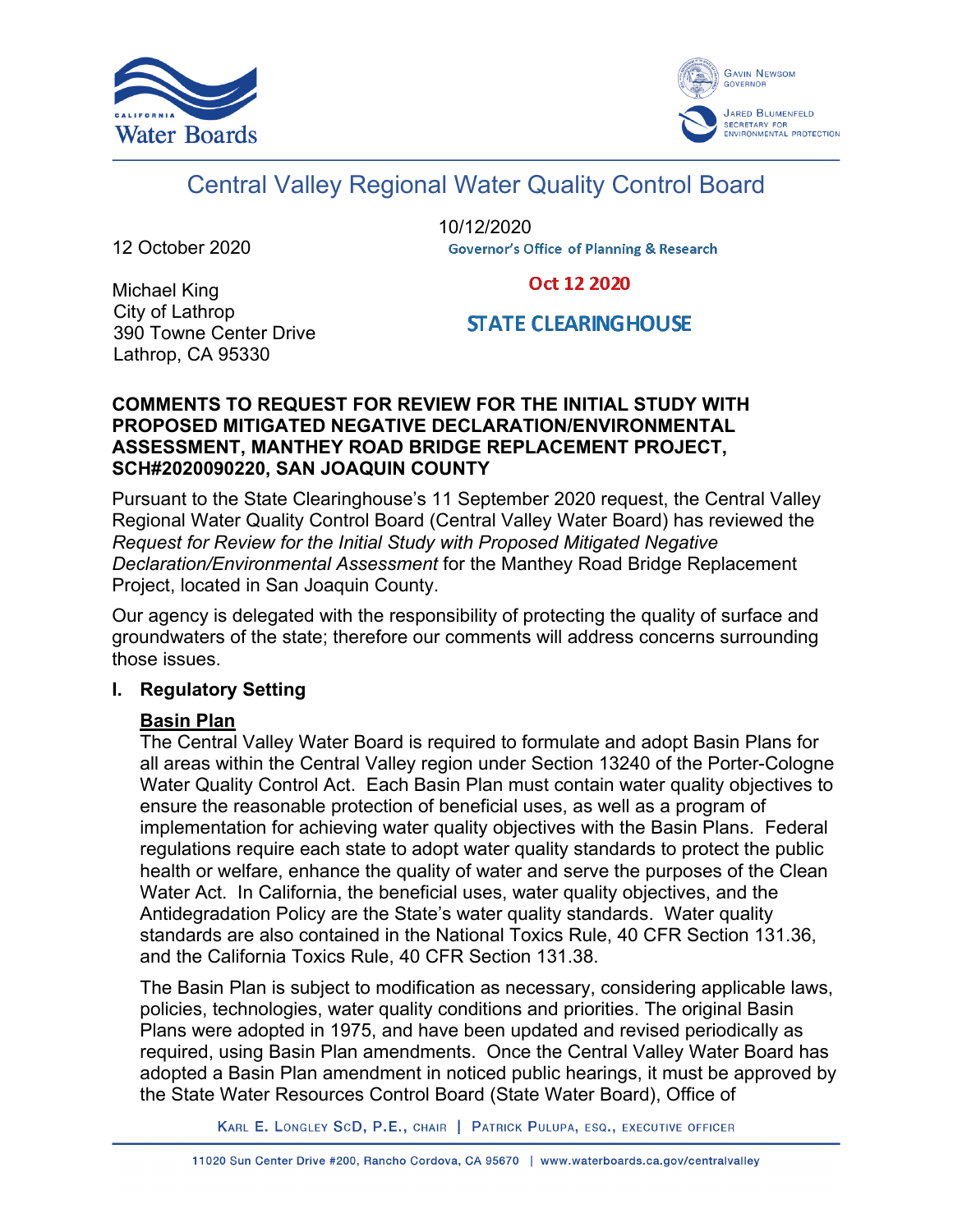Administrative Law (OAL) and in some cases, the United States Environmental Protection Agency (USEPA). Basin Plan amendments only become effective after they have been approved by the OAL and in some cases, the USEPA. Every three (3) years, a review of the Basin Plan is completed that assesses the appropriateness of existing standards and evaluates and prioritizes Basin Planning issues. For more information on the *Water Quality Control Plan for the Sacramento and San Joaquin River Basins*, please visit our website:

[http://www.waterboards.ca.gov/centralvalley/water\\_issues/basin\\_plans/](http://www.waterboards.ca.gov/centralvalley/water_issues/basin_plans/)

#### **Antidegradation Considerations**

All wastewater discharges must comply with the Antidegradation Policy (State Water Board Resolution 68-16) and the Antidegradation Implementation Policy contained in the Basin Plan. The Antidegradation Implementation Policy is available on page 74 at:

#### https://www.waterboards.ca.gov/centralvalley/water\_issues/basin\_plans/sacsjr\_2018 05.pdf

#### In part it states:

*Any discharge of waste to high quality waters must apply best practicable treatment or control not only to prevent a condition of pollution or nuisance from occurring, but also to maintain the highest water quality possible consistent with the maximum benefit to the people of the State.*

*This information must be presented as an analysis of the impacts and potential impacts of the discharge on water quality, as measured by background concentrations and applicable water quality objectives.*

The antidegradation analysis is a mandatory element in the National Pollutant Discharge Elimination System and land discharge Waste Discharge Requirements (WDRs) permitting processes. The environmental review document should evaluate potential impacts to both surface and groundwater quality.

#### **II. Permitting Requirements**

# **Construction Storm Water General Permit**

Dischargers whose project disturb one or more acres of soil or where projects disturb less than one acre but are part of a larger common plan of development that in total disturbs one or more acres, are required to obtain coverage under the General Permit for Storm Water Discharges Associated with Construction and Land Disturbance Activities (Construction General Permit), Construction General Permit Order No. 2009-0009-DWQ. Construction activity subject to this permit includes clearing, grading, grubbing, disturbances to the ground, such as stockpiling, or excavation, but does not include regular maintenance activities performed to restore the original line, grade, or capacity of the facility. The Construction General Permit requires the development and implementation of a Storm Water Pollution Prevention Plan (SWPPP). For more information on the Construction General Permit, visit the State Water Resources Control Board website at: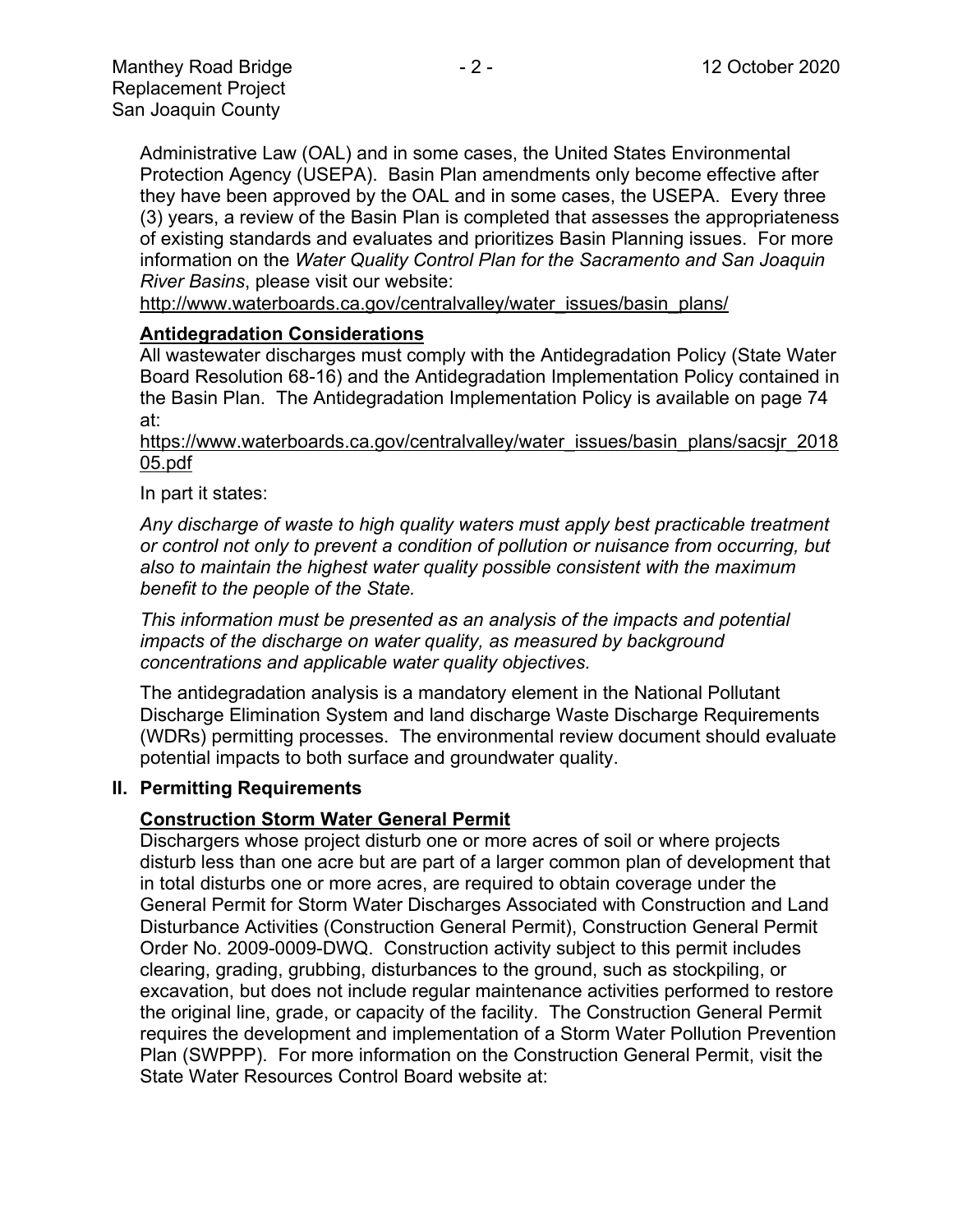[http://www.waterboards.ca.gov/water\\_issues/programs/stormwater/constpermits.sht](http://www.waterboards.ca.gov/water_issues/programs/stormwater/constpermits.shtml) [ml](http://www.waterboards.ca.gov/water_issues/programs/stormwater/constpermits.shtml)

# **Clean Water Act Section 404 Permit**

If the project will involve the discharge of dredged or fill material in navigable waters or wetlands, a permit pursuant to Section 404 of the Clean Water Act may be needed from the United States Army Corps of Engineers (USACE). If a Section 404 permit is required by the USACE, the Central Valley Water Board will review the permit application to ensure that discharge will not violate water quality standards. If the project requires surface water drainage realignment, the applicant is advised to contact the Department of Fish and Game for information on Streambed Alteration Permit requirements. If you have any questions regarding the Clean Water Act Section 404 permits, please contact the Regulatory Division of the Sacramento District of USACE at (916) 557-5250.

# **Clean Water Act Section 401 Permit – Water Quality Certification**

If an USACE permit (e.g., Non-Reporting Nationwide Permit, Nationwide Permit, Letter of Permission, Individual Permit, Regional General Permit, Programmatic General Permit), or any other federal permit (e.g., Section 10 of the Rivers and Harbors Act or Section 9 from the United States Coast Guard), is required for this project due to the disturbance of waters of the United States (such as streams and wetlands), then a Water Quality Certification must be obtained from the Central Valley Water Board prior to initiation of project activities. There are no waivers for 401 Water Quality Certifications. For more information on the Water Quality Certification, visit the Central Valley Water Board website at:

https://www.waterboards.ca.gov/centralvalley/water\_issues/water\_quality\_certificatio n/

# **Waste Discharge Requirements – Discharges to Waters of the State**

If USACE determines that only non-jurisdictional waters of the State (i.e., "nonfederal" waters of the State) are present in the proposed project area, the proposed project may require a Waste Discharge Requirement (WDR) permit to be issued by Central Valley Water Board. Under the California Porter-Cologne Water Quality Control Act, discharges to all waters of the State, including all wetlands and other waters of the State including, but not limited to, isolated wetlands, are subject to State regulation. For more information on the Waste Discharges to Surface Water NPDES Program and WDR processes, visit the Central Valley Water Board website at:https://www.waterboards.ca.gov/centralvalley/water\_issues/waste\_to\_surface\_wat er/

Projects involving excavation or fill activities impacting less than 0.2 acre or 400 linear feet of non-jurisdictional waters of the state and projects involving dredging activities impacting less than 50 cubic yards of non-jurisdictional waters of the state may be eligible for coverage under the State Water Resources Control Board Water Quality Order No. 2004-0004-DWQ (General Order 2004-0004). For more information on the General Order 2004-0004, visit the State Water Resources Control Board website at: